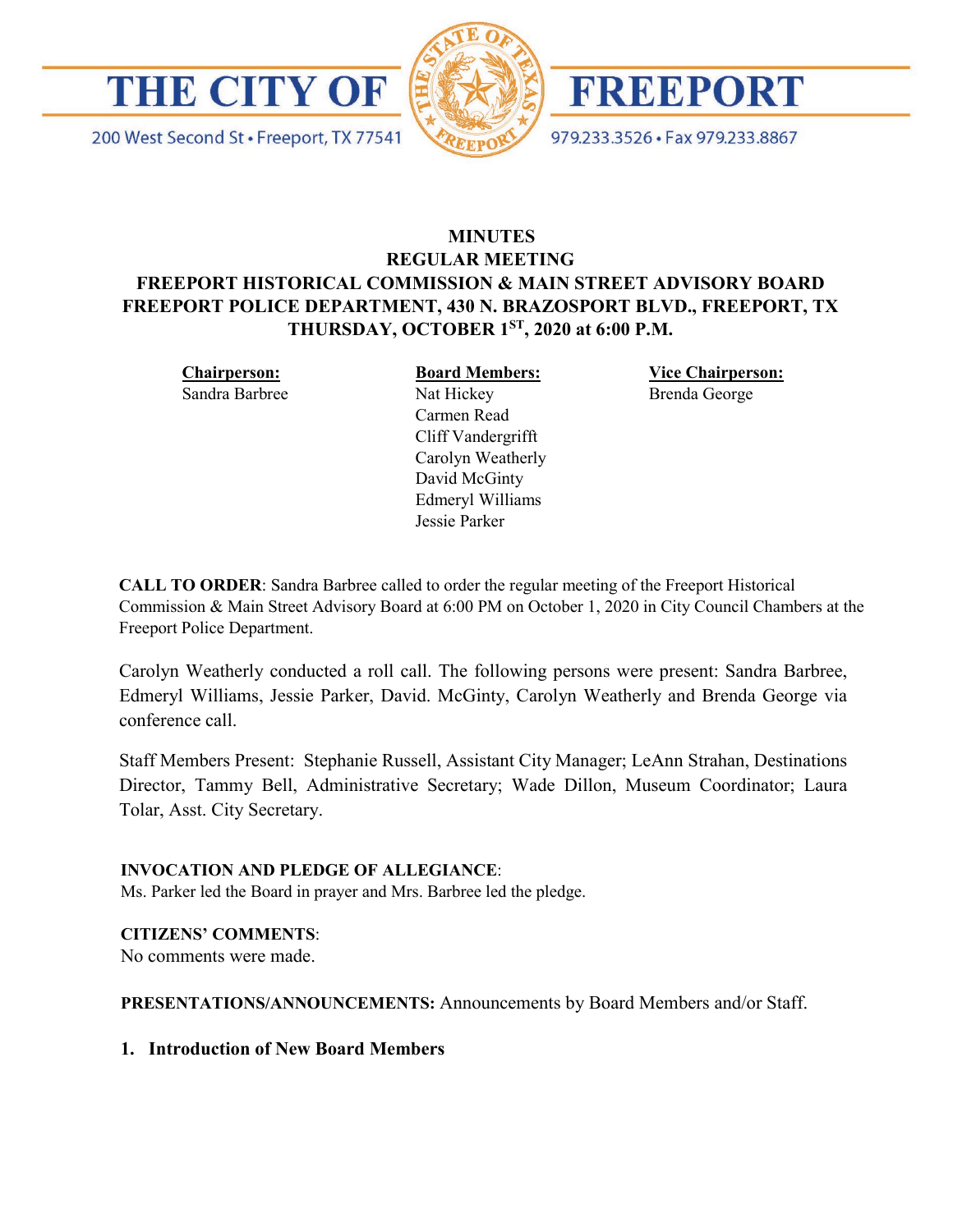Mrs. Barbree introduced new Board members David McGinty, Edmeryl Williams and Jessie Parker to the community.

# 2. **Introduction of New Museum/VIC Staff**

Ms. Strahan introduced new staff members Wade Dillon, Museum Coordinator and Tammy Bell, Administrative Secretary to the Board providing their background information that makes them suitable for their respective position.

3. **Board Member Orientation: Organization & Purpose, Open Meetings Act, and Roberts Rules of Order**

Ms. Russell reviewed and discussed the Organization & Purpose, the Texas Open Meetings Act training and certification requirements and Robert's Rules of Order with the Board. All members are required to obtain the Texas Open Meetings Act certification and submit to the City Secretary for records.

# **BUSINESS – REGULAR SESSION:**

**4. Consideration and possible action to approve meeting minutes from February 5, 2020.**  With a motion by Ms. Weatherly and a second by Mrs. George, the minutes from the February meeting were unanimously approved.

# **WORK SESSION:**

# **5. The Board may deliberate and make inquiry into any item listed in the Work Session.**

# **A. Status of Main Street Application (Strahan)**

Ms. Strahan reported that the Texas Main Street re-certification application was submitted by the deadline of August 31, 2020. Applications will be reviewed and awarded cities will be chosen at the Texas Historical Commission Quarterly Commission Meeting at the end of October. The Board discussed the details of the boundaries of the new Main Street area.

**B. Update on Status of Heritage House (Strahan)**

Ms. Strahan reported that City staff has identified severe, possibly irreparable damages to the Heritage House building due to poor renovation work previously performed, resulting in the structure being deemed unsafe for public use. Maintenance has received the necessary quotes to present for City Council approval, so it is in their hands to determine whether or not to spend the money to renovate once again. In the meantime, the calendar has been blocked for further rentals or other use. Ms. Russell assured the Board that they would be notified prior to the bond hearing where Council will address this project.

# **C. Status of Transition of Visitor Center to Museum (Bell)**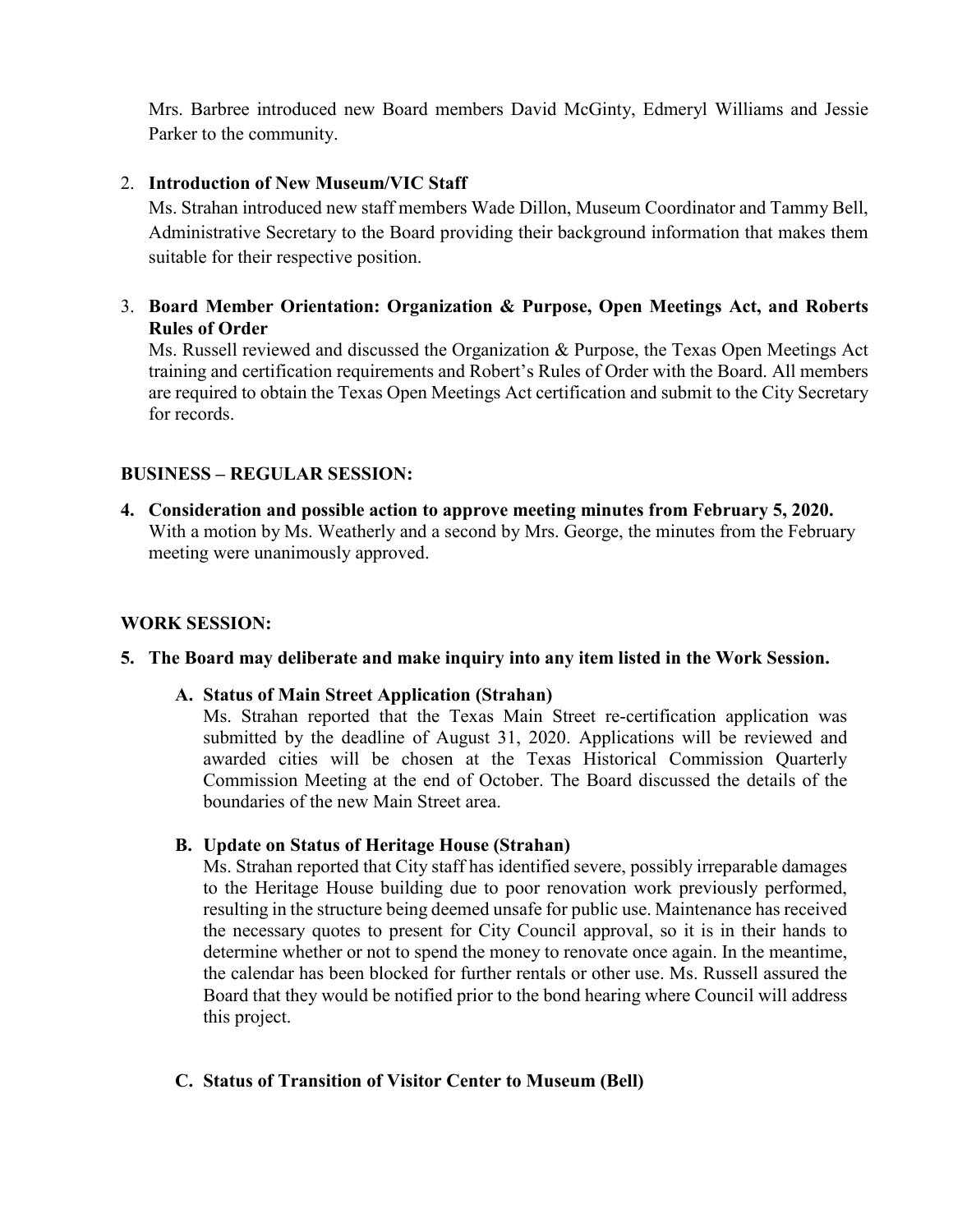Ms. Bell reported the affects of COVID-19 as it relates to the transition of the Visitor Center. The new norm has been canceling or rescheduling facility rentals and while we are not currently accepting new rentals, we have allowed tentative reservations until we are allowed to open facilities for public use.

Mr. McGinty inquired about the sale of the trolley at the recent auction. Ms. Russell reported that no bids met the reserve so it would be relisted. Discussion ensued regarding the possible use of the trolley as a visitor kiosk in Freeport Municipal Park.

Ms. Bell also reported her work on creating a new marketing strategy for the Museum/Visitor Center including an updated logo and creating social media pages as VisitFreeportTX.

Mrs. Barbree inquired about plans for the former VIC building. Ms. Russell reported that future plans have yet to be determined at this time.

# **D. Proposed changes to Museum layout (Dillon)**

Mr. Dillon discussed his vision for the Freeport Historical Museum and its artifacts. He has secured artifacts in proper archival materials and began working to restructure the museum layout into a narrative, timeline-based history of Freeport. In addition, he plans to include educational interpretive panels in both English and Spanish.

# **E. Discussion Regarding Upcoming Exhibits (Dillon)**

Mr. Dillon updated the Board on the following museum exhibits and events over the next six months:

- October Haunting Tales of the Gulf Coast (virtual exhibit)
- November & December Blue Santa Store (temp exhibit hall)
- January Lonesome Dove (traveling exhibit)
- February- The Road to the Promised Land: Martin Luther King, Jr. And the Civil Rights Movement (traveling exhibit)
- March Spring Fling event

Mr. Dillon also introduced the idea of creating a special exhibit on Fort Velasco in 1832 where he would bring in living history reenactors and interactive stations in Freeport Memorial Park next summer.

# **F. Discussion Regarding Upcoming Special Events (Strahan)**

# **i. Recap of Scavenger Hunt**

Ms. Strahan reported great participation the weekend of the Scavenger Hunt with more than 20 teams from as far away as Sugar Land. There were ten historical locations for them to photograph for this virtual activity and prizes were awarded for first, second and third place.

# **ii. Holiday on the Brazos**